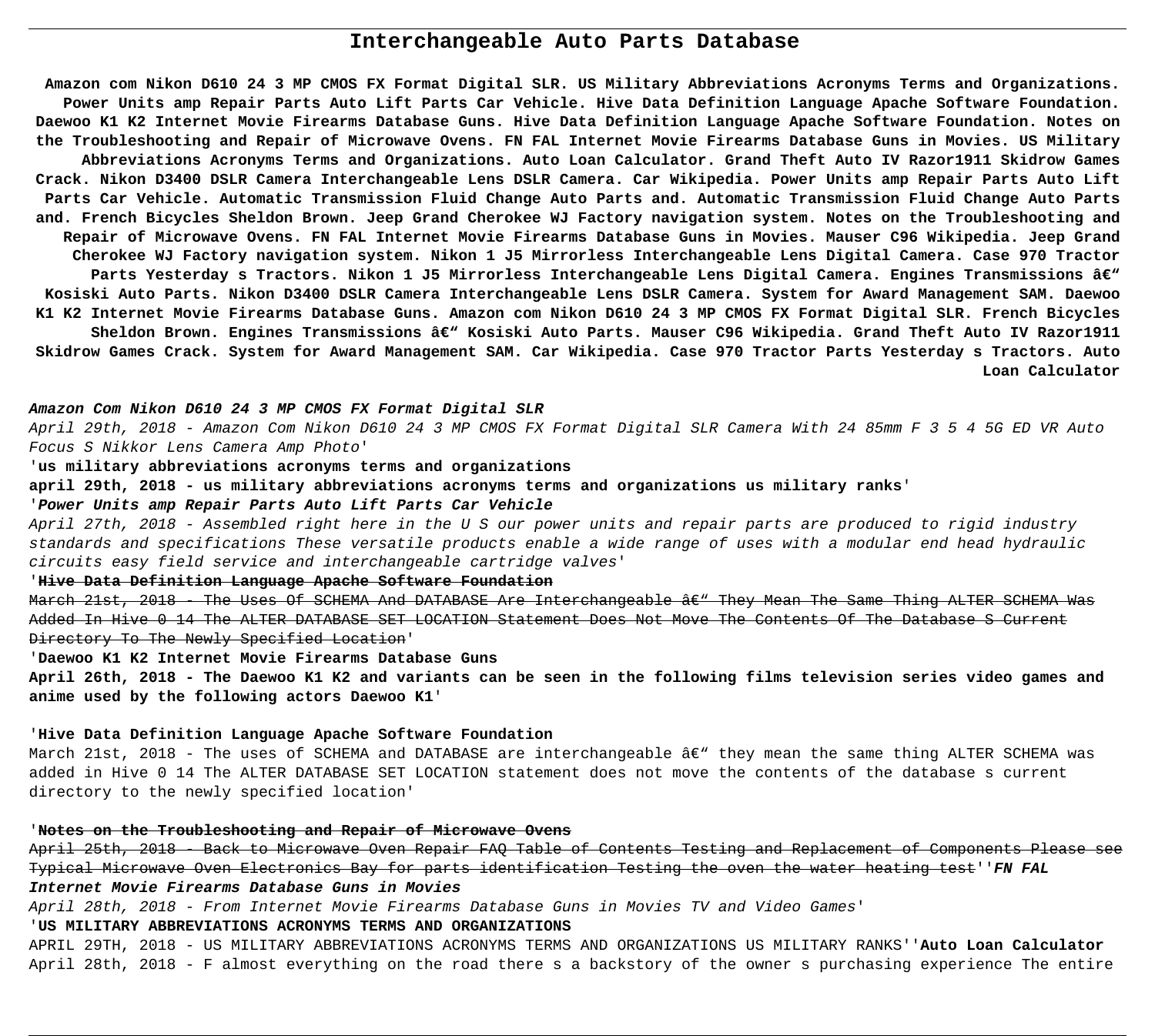process is laced with variables and inconsistencies that lead to the dotted line' '**Grand Theft Auto IV Razor1911 Skidrow Games Crack October 16th, 2011 - DESCRIPTION Grand Theft Auto IV is a 2008 sandbox style action adventure video game published by Rockstar Games and developed by Rockstar North which has been released for the PlayStation 3 and Xbox 360 video game consoles and for the Windows operating system**'

### '**Nikon D3400 DSLR Camera Interchangeable Lens DSLR Camera**

**April 27th, 2018 - The D3400 is a 24 2MP DSLR that s compact and lightweight and features SnapBridge connectivity to easily and quickly share images**''**Car Wikipedia**

April 29th, 2018 - A car or automobile is a wheeled motor vehicle used for transportation Most definitions of car say they run primarily on roads seat one to eight people have four tires and mainly transport people rather than goods''**power units amp repair parts auto lift parts car vehicle april 27th, 2018 - assembled right here in the u s our power units and repair parts are produced to rigid industry standards and specifications these versatile products enable a wide range of uses with a modular end head hydraulic circuits easy field service and interchangeable cartridge valves**''**Automatic Transmission Fluid Change Auto Parts And** April 9th, 2018 - In This Article I Go Over The Steps Involved In Changing The Fluid In Your W210 Mercedes Benz'

April 28th, 2018 - RB1 Navigation kits and parts About part numbers Model codes and part numbers for radios and discs can be quite confusing A 3 digit sales code is assigned for each radio in a particular series'

april 29th, 2018 - the mauser c96 construktion 96 is a semi automatic pistol that was originally produced by german arms manufacturer mauser from 1896 to 1937 unlicensed copies of the gun were also manufactured in spain and china the first half of the 20th century'

### '**Automatic Transmission Fluid Change Auto Parts and**

April 9th, 2018 - In this article I go over the steps involved in changing the fluid in your W210 Mercedes Benz''**French Bicycles Sheldon Brown** April 27th, 2018 - The threaded parts of a French headset are non standard but the press in parts are conventional If you have a worn out headset it is most likely the lower races that are damaged'

april 29th, 2018 - nikon 1 j5 is a 20 8mp mirrorless interchangeable lens camera capable of shooting 20 continuous learn more'

### '**Jeep Grand Cherokee WJ Factory navigation system**

### '**Notes on the Troubleshooting and Repair of Microwave Ovens**

April 25th, 2018 - Back to Microwave Oven Repair FAQ Table of Contents Testing and Replacement of Components Please see Typical Microwave Oven Electronics Bay for parts identification Testing the oven the water heating test'

'**fn fal internet movie firearms database guns in movies**

april 28th, 2018 - from internet movie firearms database guns in movies tv and video games

'**mauser c96 wikipedia**

'**Jeep Grand Cherokee WJ Factory navigation system**

**April 28th, 2018 - RB1 Navigation kits and parts About part numbers Model codes and part numbers for radios and discs can be quite confusing A 3 digit sales code is assigned for each radio in a particular series**' '**nikon 1 j5 mirrorless interchangeable lens digital camera**

# '**Case 970 Tractor Parts Yesterday s Tractors**

April 30th, 2018 - Case 970 Yesterday s Tractors for sale at discount prices Same day shipping and easy returns Compare our prices We have the right parts for your old tractor''**Nikon 1 J5 Mirrorless Interchangeable Lens Digital Camera** April 29th, 2018 - Nikon 1 J5 is a 20 8MP mirrorless interchangeable lens camera capable of shooting 20 continuous FPS Learn more''**ENGINES TRANSMISSIONS – KOSISKI AUTO PARTS**

APRIL 30TH, 2018 - KOSISKI AUTO PARTS IS A FAMILY OWNED FULL SERVICE AUTO RECYCLING FACILITY LOCATED AT 5040 I STREET OMAHA NE 68117 WHETHER YOUR VEHICLE IS FOREIGN OR DOMESTIC CAR TRUCK SUV OR MINIVAN WE ARE YOUR PREMIER SOURCE FOR OEM RECYCLED PARTS''**Nikon D3400 DSLR Camera Interchangeable Lens DSLR Camera**

April 27th, 2018 - The D3400 is a 24 2MP DSLR that s compact and lightweight and features SnapBridge connectivity to easily and quickly share images'